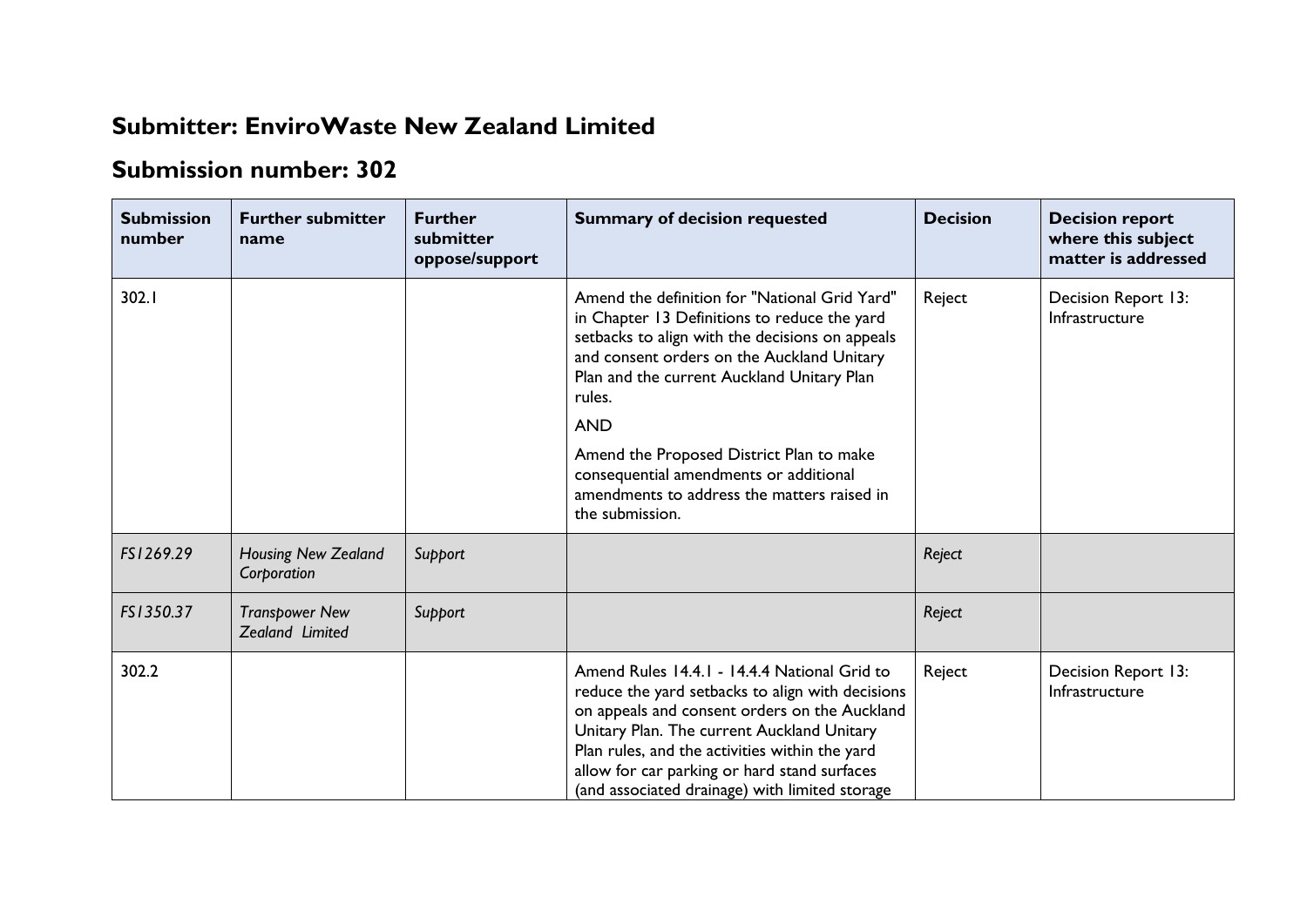| <b>Submission</b><br>number | <b>Further submitter</b><br>name                                                                                                                    | <b>Further</b><br>submitter<br>oppose/support | <b>Summary of decision requested</b>                                                                                                                            | <b>Decision</b> | <b>Decision report</b><br>where this subject<br>matter is addressed |
|-----------------------------|-----------------------------------------------------------------------------------------------------------------------------------------------------|-----------------------------------------------|-----------------------------------------------------------------------------------------------------------------------------------------------------------------|-----------------|---------------------------------------------------------------------|
|                             |                                                                                                                                                     |                                               | height, on Industrial Zoned land, rather than<br>the current proposed provisions which sterilize<br>large tracts of Industrial Zone land for any<br>activities. |                 |                                                                     |
|                             |                                                                                                                                                     |                                               | <b>AND</b>                                                                                                                                                      |                 |                                                                     |
|                             |                                                                                                                                                     |                                               | Amend the Proposed District Plan to make<br>consequential amendments or additional<br>amendments to address the matters raised in<br>the submission.            |                 |                                                                     |
| FS1269.30                   | Housing New Zealand<br>Corporation                                                                                                                  | Support                                       |                                                                                                                                                                 | Reject          |                                                                     |
| FS1350.59                   | <b>Transpower New</b><br>Zealand Limited                                                                                                            | Oppose                                        |                                                                                                                                                                 | Accept          |                                                                     |
| 302.3                       |                                                                                                                                                     |                                               | Delete Rule 14.12.1 P4(e) Permitted Activities.<br><b>AND</b>                                                                                                   | Reject          | Decision Report 13:<br>Infrastructure                               |
|                             |                                                                                                                                                     |                                               | Amend the Proposed District Plan to make<br>consequential amendments or additional<br>amendments to address the matters raised in<br>the submission.            |                 |                                                                     |
| FS1338.8                    | <b>Combined Poultry</b><br>Industry on behalf of<br>The Poultry Industry<br>Association of NZ;<br><b>Inghams Enterprises</b><br>(NZ) Ltd; Brinks NZ | Support                                       |                                                                                                                                                                 | Reject          |                                                                     |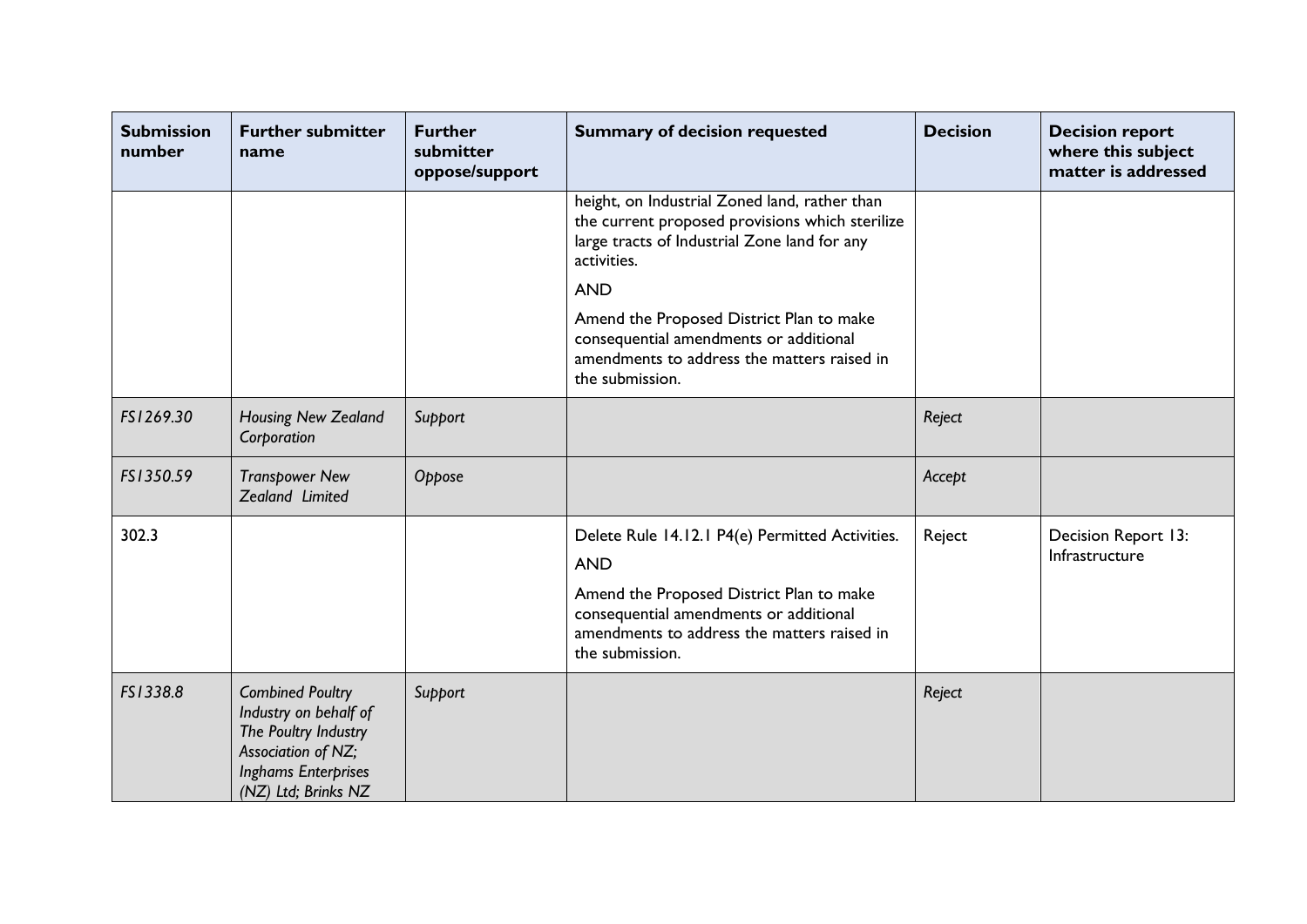| <b>Submission</b><br>number | <b>Further submitter</b><br>name                                          | <b>Further</b><br>submitter<br>oppose/support | <b>Summary of decision requested</b>                                                                                                                 | <b>Decision</b> | <b>Decision report</b><br>where this subject<br>matter is addressed |
|-----------------------------|---------------------------------------------------------------------------|-----------------------------------------------|------------------------------------------------------------------------------------------------------------------------------------------------------|-----------------|---------------------------------------------------------------------|
|                             | Chicken; The Egg<br>Producers Federation of<br>NZ; and Tegel Foods<br>Ltd |                                               |                                                                                                                                                      |                 |                                                                     |
| FS1386.338                  | Mercury NZ Limited                                                        | Oppose                                        |                                                                                                                                                      | Accept          |                                                                     |
| 302.4                       |                                                                           |                                               |                                                                                                                                                      | Accept in Part  | Decision Report 21:<br><b>Industrial Zones</b>                      |
| FS1386.339                  | Mercury NZ Limited                                                        | Oppose                                        |                                                                                                                                                      | Accept in Part  |                                                                     |
| 302.5                       |                                                                           |                                               | Delete from Rule 20.1.1 Permitted Activities<br>any restriction on gross floor area<br><b>AND</b>                                                    | Reject          | Decision Report 21:<br><b>Industrial Zones</b>                      |
|                             |                                                                           |                                               | Amend Rule 20.1.1 Permitted activities to allow<br>for any office that is ancillary to a permitted<br>activity.                                      |                 |                                                                     |
|                             |                                                                           |                                               | <b>AND</b>                                                                                                                                           |                 |                                                                     |
|                             |                                                                           |                                               | Amend the Proposed District Plan to make<br>consequential amendments or additional<br>amendments to address the matters raised in<br>the submission. |                 |                                                                     |
| FS1386.340                  | Mercury NZ Limited                                                        | Oppose                                        |                                                                                                                                                      | Accept          |                                                                     |
| 302.6                       |                                                                           |                                               | Add a permitted activity for the construction of<br>a building for any permitted activity (which                                                     | Accept          | Decision Report 21:<br><b>Industrial Zones</b>                      |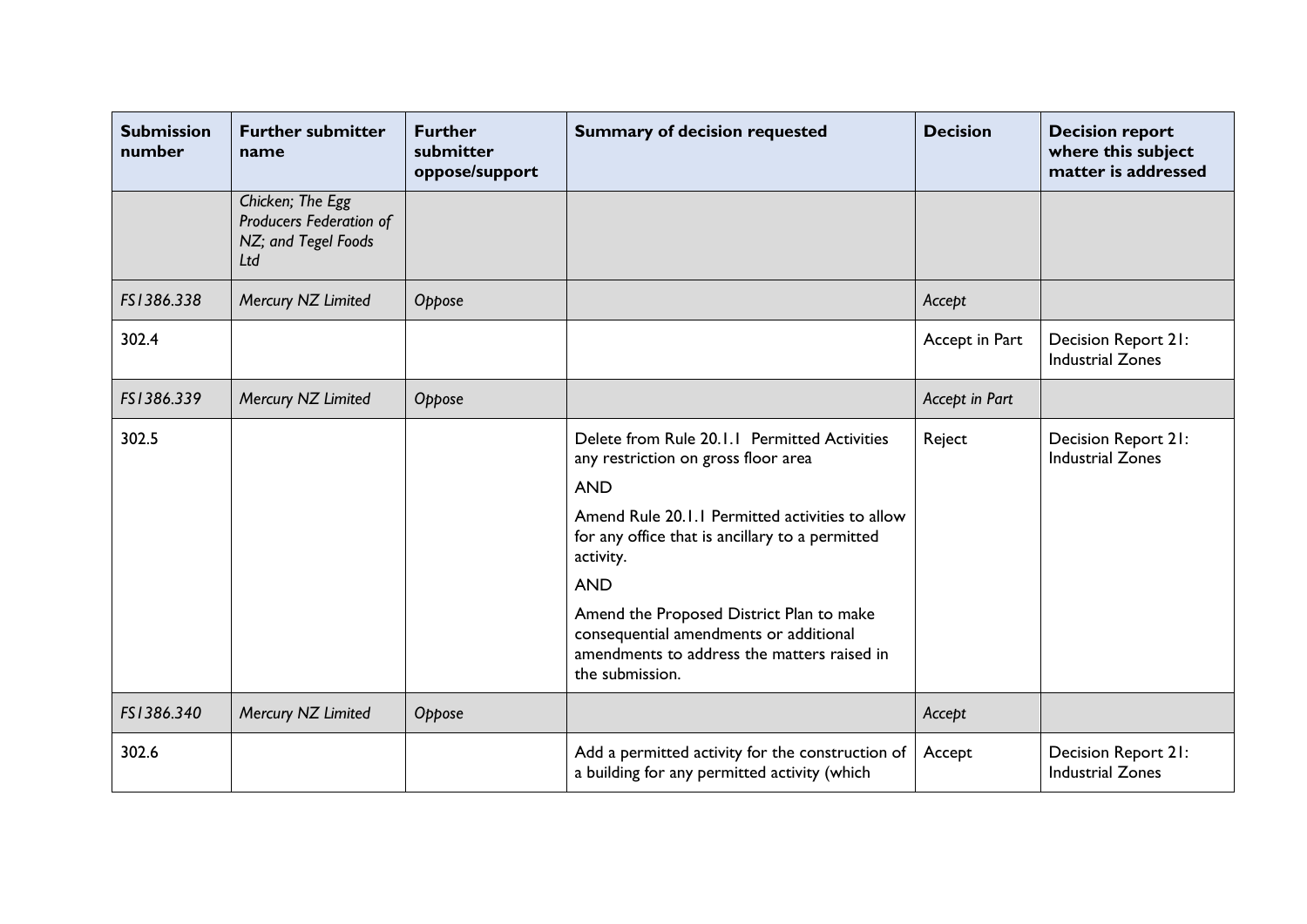| <b>Submission</b><br>number | <b>Further submitter</b><br>name | <b>Further</b><br>submitter<br>oppose/support | <b>Summary of decision requested</b>                                                                                                                 | <b>Decision</b> | <b>Decision report</b><br>where this subject<br>matter is addressed |
|-----------------------------|----------------------------------|-----------------------------------------------|------------------------------------------------------------------------------------------------------------------------------------------------------|-----------------|---------------------------------------------------------------------|
|                             |                                  |                                               | complies with the development controls) to<br>Rule 20.1.1 Permitted Activities.                                                                      |                 |                                                                     |
|                             |                                  |                                               | <b>AND</b>                                                                                                                                           |                 |                                                                     |
|                             |                                  |                                               | Amend the Proposed District Plan to make<br>consequential amendments or additional<br>amendments to address the matters raised in<br>the submission. |                 |                                                                     |
| FS1386.341                  | Mercury NZ Limited               | Oppose                                        |                                                                                                                                                      | Reject          |                                                                     |
| 302.7                       |                                  |                                               | Delete Rule 20.2.1 Servicing and hours of<br>operation.                                                                                              | Accept          | Decision Report 21:<br><b>Industrial Zones</b>                      |
|                             |                                  |                                               | <b>AND</b>                                                                                                                                           |                 |                                                                     |
|                             |                                  |                                               | Amend the Proposed District Plan to make<br>consequential amendments or additional<br>amendments to address the matters raised in<br>the submission. |                 |                                                                     |
| 302.8                       |                                  |                                               | Amend Rule 20.2.2 C1 Landscape planting for<br>landscape planting to change from a controlled<br>activity to a permitted activity.                   | Accept          | Decision Report 21:<br><b>Industrial Zones</b>                      |
|                             |                                  |                                               | <b>AND</b>                                                                                                                                           |                 |                                                                     |
|                             |                                  |                                               | Amend the Proposed District Plan to make<br>consequential amendments or additional<br>amendments to address the matters raised in<br>the submission. |                 |                                                                     |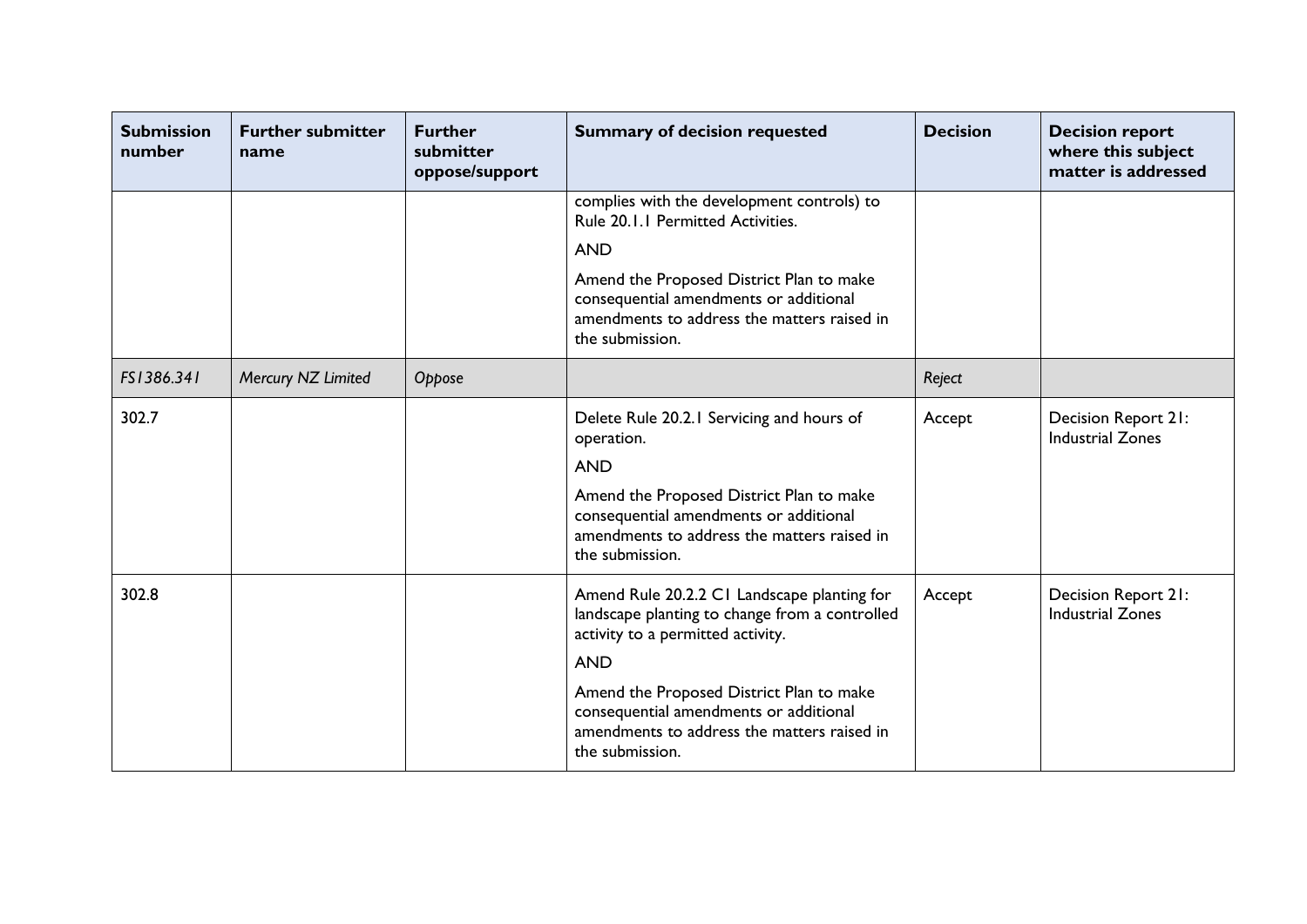| <b>Submission</b><br>number | <b>Further submitter</b><br>name | <b>Further</b><br>submitter<br>oppose/support | <b>Summary of decision requested</b>                                                                                                                                                                                | <b>Decision</b> | <b>Decision report</b><br>where this subject<br>matter is addressed |
|-----------------------------|----------------------------------|-----------------------------------------------|---------------------------------------------------------------------------------------------------------------------------------------------------------------------------------------------------------------------|-----------------|---------------------------------------------------------------------|
| 302.9                       |                                  |                                               | Delete Rule 20.2.2 C1 (b) Landscape planting.<br><b>AND</b><br>Amend the Proposed District Plan to make<br>consequential amendments or additional<br>amendments to address the matters raised in<br>the submission. | Reject          | Decision Report 21:<br><b>Industrial Zones</b>                      |
| FS1353.16                   | <b>Tuakau Proteins Limited</b>   | Support                                       |                                                                                                                                                                                                                     | Reject          |                                                                     |
| 302.10                      |                                  |                                               | Retain Rule 20.2.3 Noise as notified.                                                                                                                                                                               | Accept          | Decision Report 21:<br><b>Industrial Zones</b>                      |
| 302.11                      |                                  |                                               | Add an exclusion to Rule 20.2.4 Glare and<br>Artificial Light Spill so that it does not apply<br>between sites in the Industrial Zones.<br><b>AND</b>                                                               | Accept          | Decision Report 21:<br><b>Industrial Zones</b>                      |
|                             |                                  |                                               | Amend the Proposed District Plan to make<br>consequential amendments or additional<br>amendments to address the matters raised in<br>the submission.                                                                |                 |                                                                     |
| 302.12                      |                                  |                                               | Retain Rule 20.2.5.1 Earthworks - General as<br>notified.                                                                                                                                                           | Accept in Part  | Decision Report 21:<br><b>Industrial Zones</b>                      |
| 302.13                      |                                  |                                               | Add clarification to Rule 20.2.7.1 P2 (a) Signs -<br>General that it applies to freestanding signs<br>only.<br><b>AND</b>                                                                                           | Reject          | Decision Report 21:<br><b>Industrial Zones</b>                      |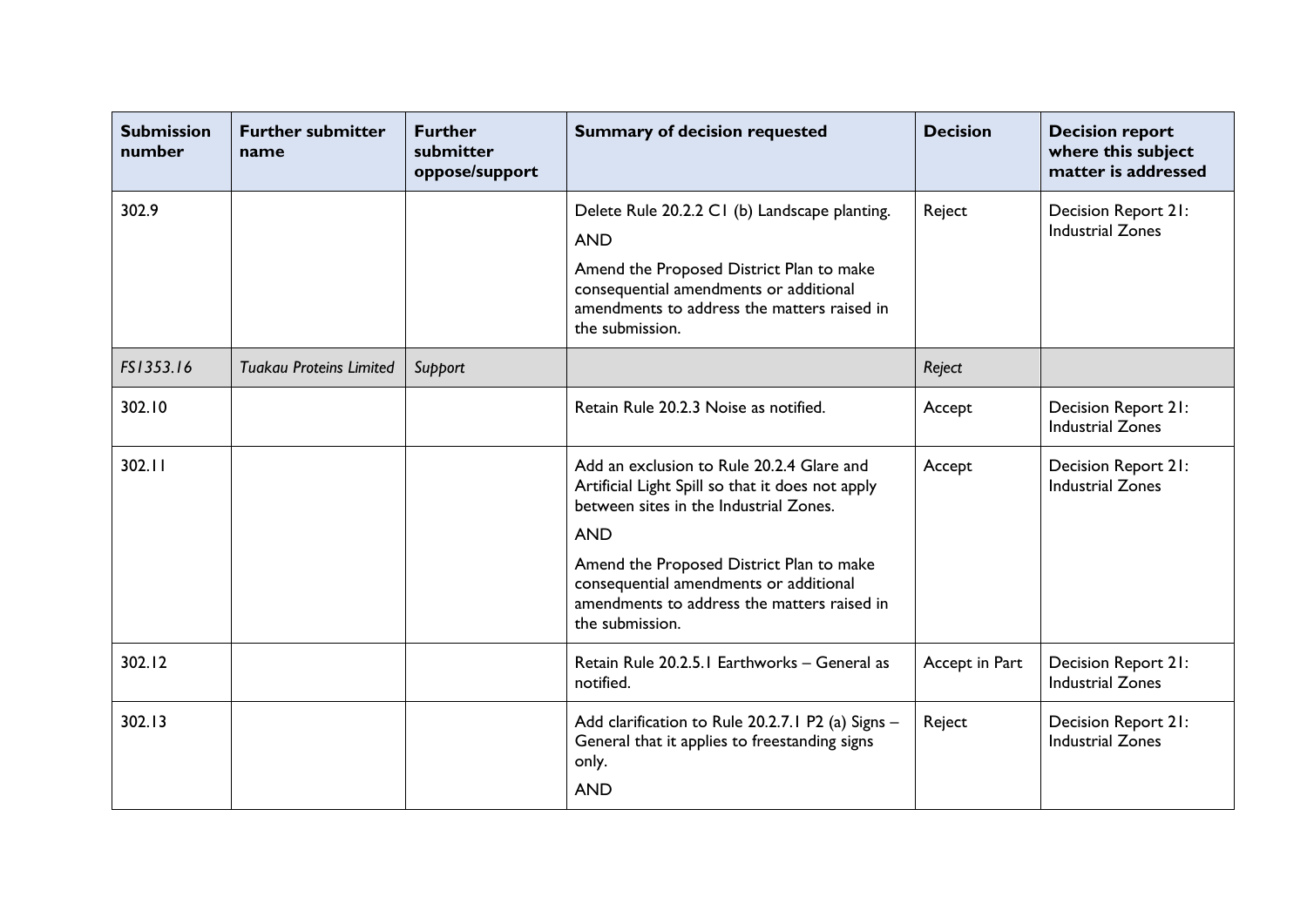| <b>Submission</b><br>number | <b>Further submitter</b><br>name              | <b>Further</b><br>submitter<br>oppose/support | <b>Summary of decision requested</b>                                                                                                                                                                                                                                                       | <b>Decision</b> | <b>Decision report</b><br>where this subject<br>matter is addressed |
|-----------------------------|-----------------------------------------------|-----------------------------------------------|--------------------------------------------------------------------------------------------------------------------------------------------------------------------------------------------------------------------------------------------------------------------------------------------|-----------------|---------------------------------------------------------------------|
|                             |                                               |                                               | Amend the Proposed District Plan to make<br>consequential amendments or additional<br>amendments to address the matters raised in<br>the submission.                                                                                                                                       |                 |                                                                     |
| FS1323.85                   | <b>Heritage New Zealand</b><br>Pouhere Taonga | Oppose                                        |                                                                                                                                                                                                                                                                                            | Accept          |                                                                     |
| 302.14                      |                                               |                                               | Amend Rule 20.2.7.1 P2 Signs - General to<br>increase rules to 10m <sup>2</sup> per site as a minimum.<br><b>AND</b><br>Amend the Proposed District Plan to make<br>consequential amendments or additional<br>amendments to address the matters raised in<br>the submission.               | Reject          | Decision Report 21:<br><b>Industrial Zones</b>                      |
| FS1323.86                   | <b>Heritage New Zealand</b><br>Pouhere Taonga | Oppose                                        |                                                                                                                                                                                                                                                                                            | Accept          |                                                                     |
| 302.15                      |                                               |                                               | Amend Rule 20.2.7.2 Signs - Effects on traffic<br>to specify that it does not apply to site<br>identification signs.<br><b>AND</b><br>Amend the Proposed District Plan to make<br>consequential amendments or additional<br>amendments to address the matters raised in<br>the submission. | Reject          | Decision Report 21:<br><b>Industrial Zones</b>                      |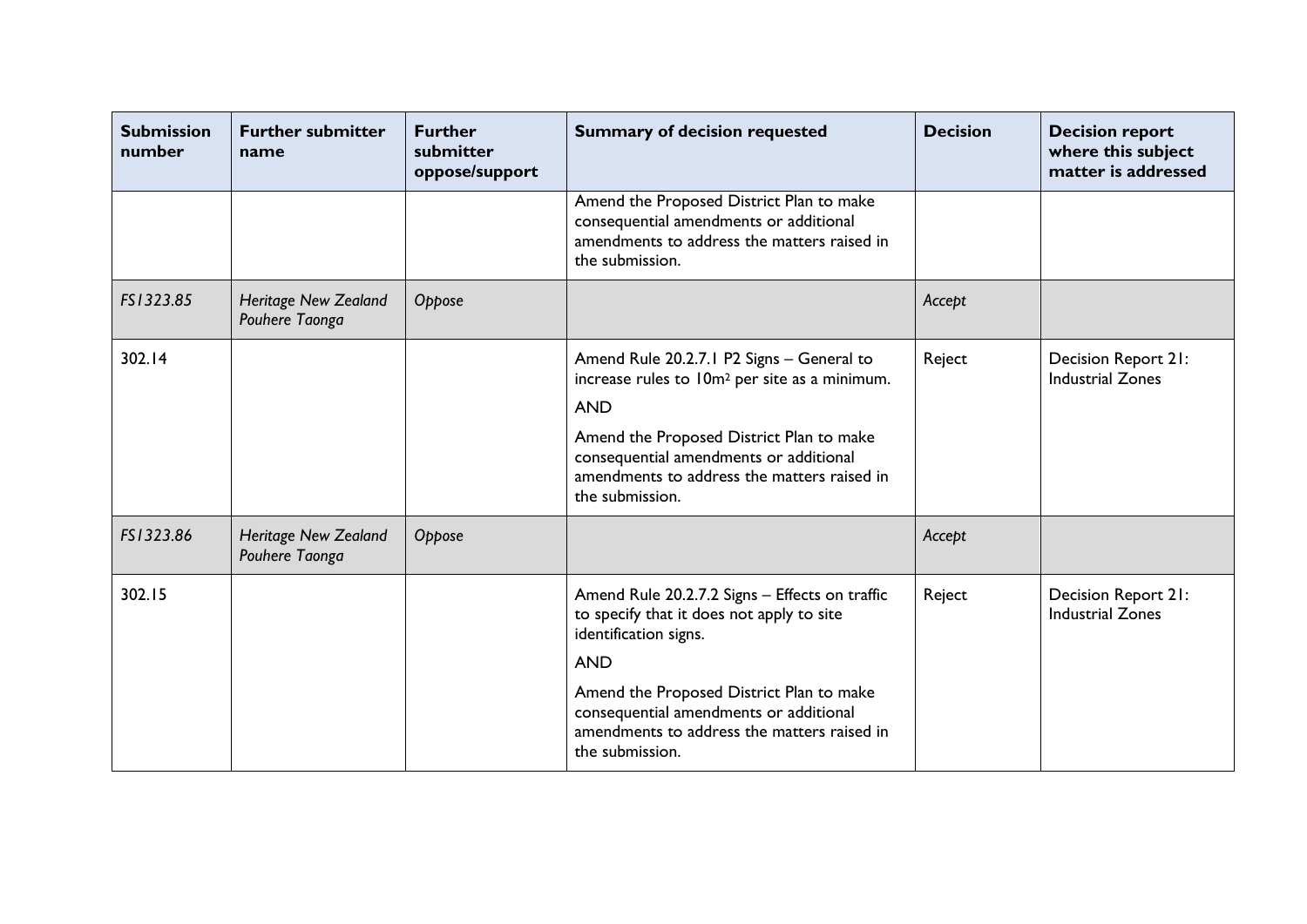| <b>Submission</b><br>number | <b>Further submitter</b><br>name | <b>Further</b><br>submitter<br>oppose/support | <b>Summary of decision requested</b>                                                                                                                 | <b>Decision</b> | <b>Decision report</b><br>where this subject<br>matter is addressed |
|-----------------------------|----------------------------------|-----------------------------------------------|------------------------------------------------------------------------------------------------------------------------------------------------------|-----------------|---------------------------------------------------------------------|
| 302.16                      |                                  |                                               | Delete Rule 20.2.8(iv) Outdoor storage of<br>goods or materials.<br><b>AND</b><br>Amend the Proposed District Plan to make                           | Accept          | Decision Report 21:<br><b>Industrial Zones</b>                      |
|                             |                                  |                                               | consequential amendments or additional<br>amendments to address the matters raised in<br>the submission.                                             |                 |                                                                     |
| FS1134.71                   | <b>Counties Power Limited</b>    | Support                                       |                                                                                                                                                      | Reject          |                                                                     |
| FS1353.17                   | <b>Tuakau Proteins Limited</b>   | Support                                       |                                                                                                                                                      | Reject          |                                                                     |
| 302.17                      |                                  |                                               | Retain the 15m maximum height in Rule 20.3.1<br>Building height OR Amend Rule 20.3.1 Building<br>height to increase the maximum height of 15m.       | Accept in Part  | Decision Report 21:<br><b>Industrial Zones</b>                      |
|                             |                                  |                                               | <b>AND</b>                                                                                                                                           |                 |                                                                     |
|                             |                                  |                                               | Amend the Proposed District Plan to make<br>consequential amendments or additional<br>amendments to address the matters raised in<br>the submission. |                 |                                                                     |
| 302.18                      |                                  |                                               | Amend Rule 20.3.3 Daylight admission to<br>increase height from 2.5m to 3m.<br><b>AND</b>                                                            | Accept          | Decision Report 21:<br><b>Industrial Zones</b>                      |
|                             |                                  |                                               | Amend Rule 20.3.3 Daylight Admission to<br>specifically exclude roads from any daylight<br>admission plane.                                          |                 |                                                                     |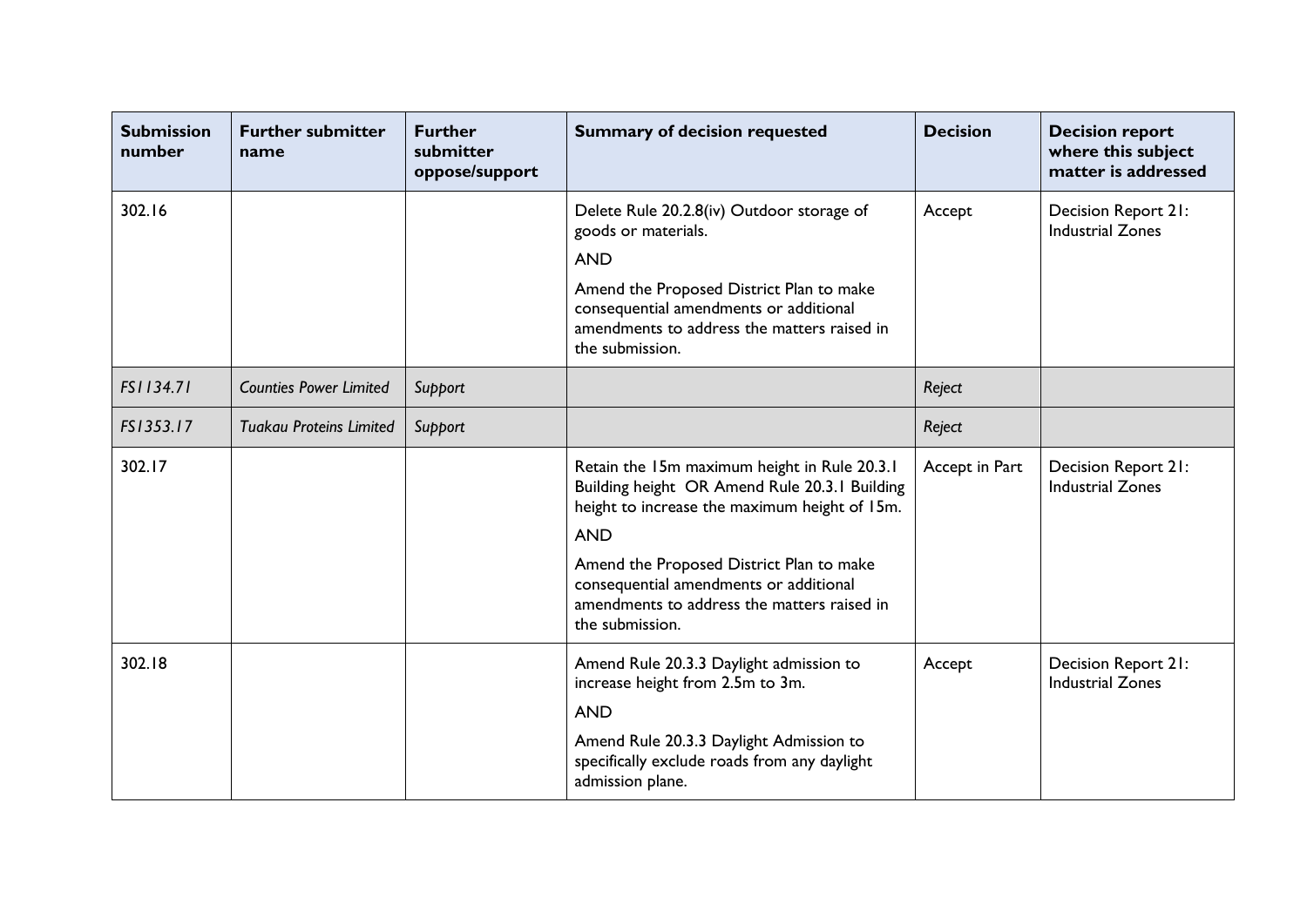| <b>Submission</b><br>number | <b>Further submitter</b><br>name | <b>Further</b><br>submitter<br>oppose/support | <b>Summary of decision requested</b>                                                                                                                 | <b>Decision</b> | <b>Decision report</b><br>where this subject<br>matter is addressed |
|-----------------------------|----------------------------------|-----------------------------------------------|------------------------------------------------------------------------------------------------------------------------------------------------------|-----------------|---------------------------------------------------------------------|
|                             |                                  |                                               | <b>AND</b>                                                                                                                                           |                 |                                                                     |
|                             |                                  |                                               | Amend the Proposed District Plan to make<br>consequential amendments or additional<br>amendments to address the matters raised in<br>the submission. |                 |                                                                     |
| 302.19                      |                                  |                                               | Retain Rule 20.3.4.1 Building setback which<br>requires a maximum front yard setback of 5m<br>(which should not be increased).                       | Accept          | Decision Report 21:<br><b>Industrial Zones</b>                      |
| 302.20                      |                                  |                                               | Amend Rule 20.3.4.1 (a)(ii) Building setbacks to<br>not apply to boundaries of other industrial<br>zone sites                                        | Accept          | Decision Report 21:<br><b>Industrial Zones</b>                      |
|                             |                                  |                                               | <b>AND</b>                                                                                                                                           |                 |                                                                     |
|                             |                                  |                                               | Amend Rule 20.3.4.1(a)(ii) Building setbacks to<br>reduce setback between sites with other zones<br>from 7.5m to 3m.                                 |                 |                                                                     |
|                             |                                  |                                               | <b>AND</b>                                                                                                                                           |                 |                                                                     |
|                             |                                  |                                               | Amend the Proposed District Plan to make<br>consequential amendments or additional<br>amendments to address the matters raised in<br>the submission. |                 |                                                                     |
| FS1134.75                   | <b>Counties Power Limited</b>    | Support                                       |                                                                                                                                                      | Accept          |                                                                     |
| 302.21                      |                                  |                                               | Retain in Rule 20.4.1(a) Subdivision - General<br>the minimum lot size of 1000m <sup>2</sup> and average of<br>2000 <sub>m<sup>2</sup>.</sub>        | Accept          | Decision Report 21:<br><b>Industrial Zones</b>                      |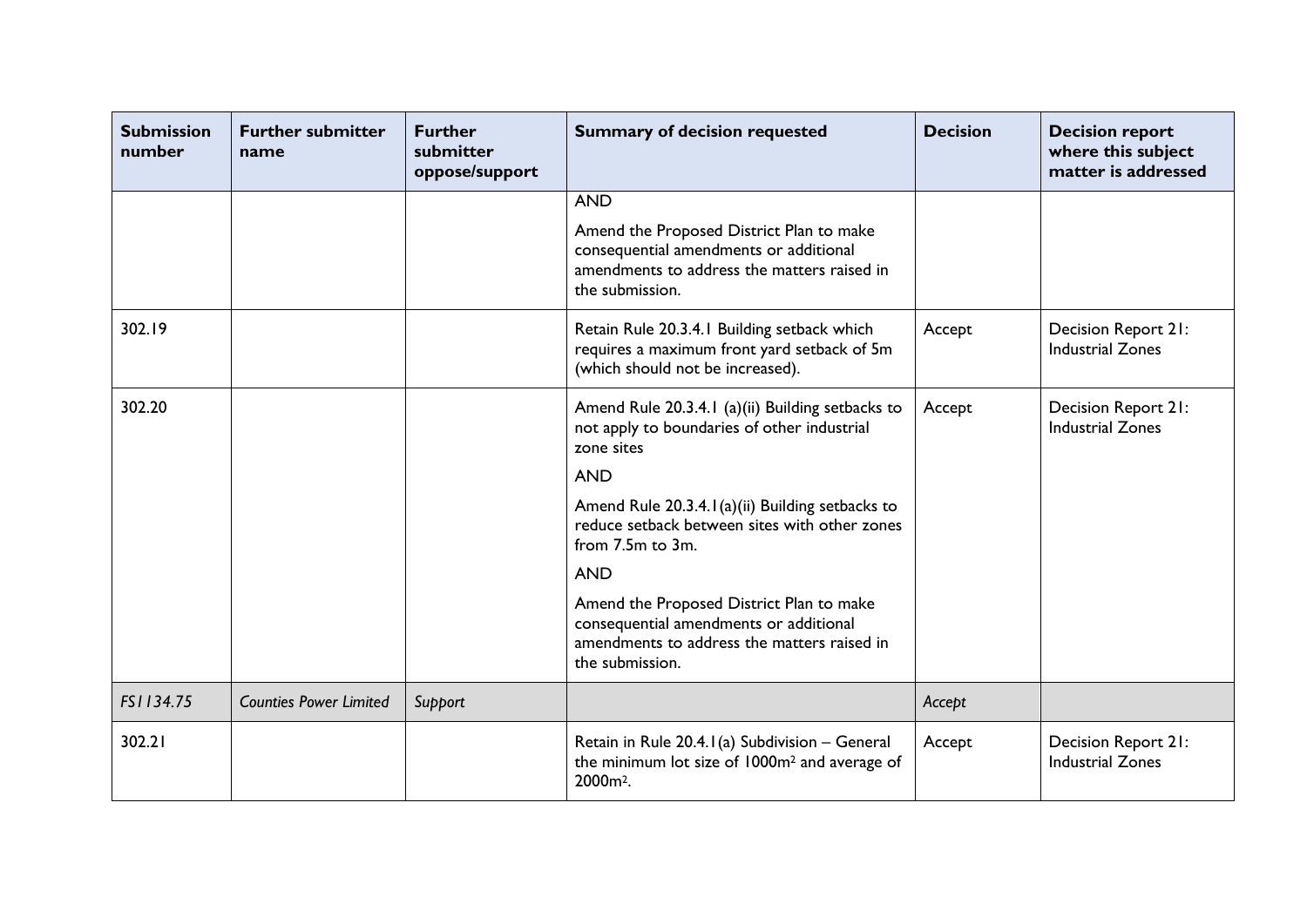| <b>Submission</b><br>number | <b>Further submitter</b><br>name | <b>Further</b><br>submitter<br>oppose/support | <b>Summary of decision requested</b>                                                                                                                                | <b>Decision</b> | <b>Decision report</b><br>where this subject<br>matter is addressed |
|-----------------------------|----------------------------------|-----------------------------------------------|---------------------------------------------------------------------------------------------------------------------------------------------------------------------|-----------------|---------------------------------------------------------------------|
| FS1386.342                  | Mercury NZ Limited               | Oppose                                        |                                                                                                                                                                     | Reject          |                                                                     |
| 302.22                      |                                  |                                               | Delete Rule 20.4.1 RD1(a)(iii) Subdivision -<br>General.                                                                                                            | Accept          | Decision Report 21:<br><b>Industrial Zones</b>                      |
|                             |                                  |                                               | <b>AND</b>                                                                                                                                                          |                 |                                                                     |
|                             |                                  |                                               | Amend the Proposed District Plan to make<br>consequential amendments or additional<br>amendments to address the matters raised in<br>the submission.                |                 |                                                                     |
| FS1386.343                  | Mercury NZ Limited               | Oppose                                        |                                                                                                                                                                     | Reject          |                                                                     |
| 302.23                      |                                  |                                               | Retain Rule 22.2.1.1 Noise - General as<br>notified.                                                                                                                | Accept in Part  | Decision Report 22:<br><b>Rural Zone</b>                            |
| 302.24                      |                                  |                                               | Retain Rule 22.2.1.3 Noise – Construction as<br>notified.                                                                                                           | Accept in part  | <b>Decision Report 22:</b><br><b>Rural Zone</b>                     |
| 302.25                      |                                  |                                               | Amend Section 22.3 Land Use - Building to<br>make non-residential buildings or structures a<br>permitted activity outside Landscape and<br>Natural Character Areas. | Accept in Part  | Decision Report 22:<br><b>Rural Zone</b>                            |
|                             |                                  |                                               | <b>AND</b>                                                                                                                                                          |                 |                                                                     |
|                             |                                  |                                               | Amend the Proposed District Plan to make<br>consequential amendments or additional<br>amendments to address the matters raised in<br>the submission.                |                 |                                                                     |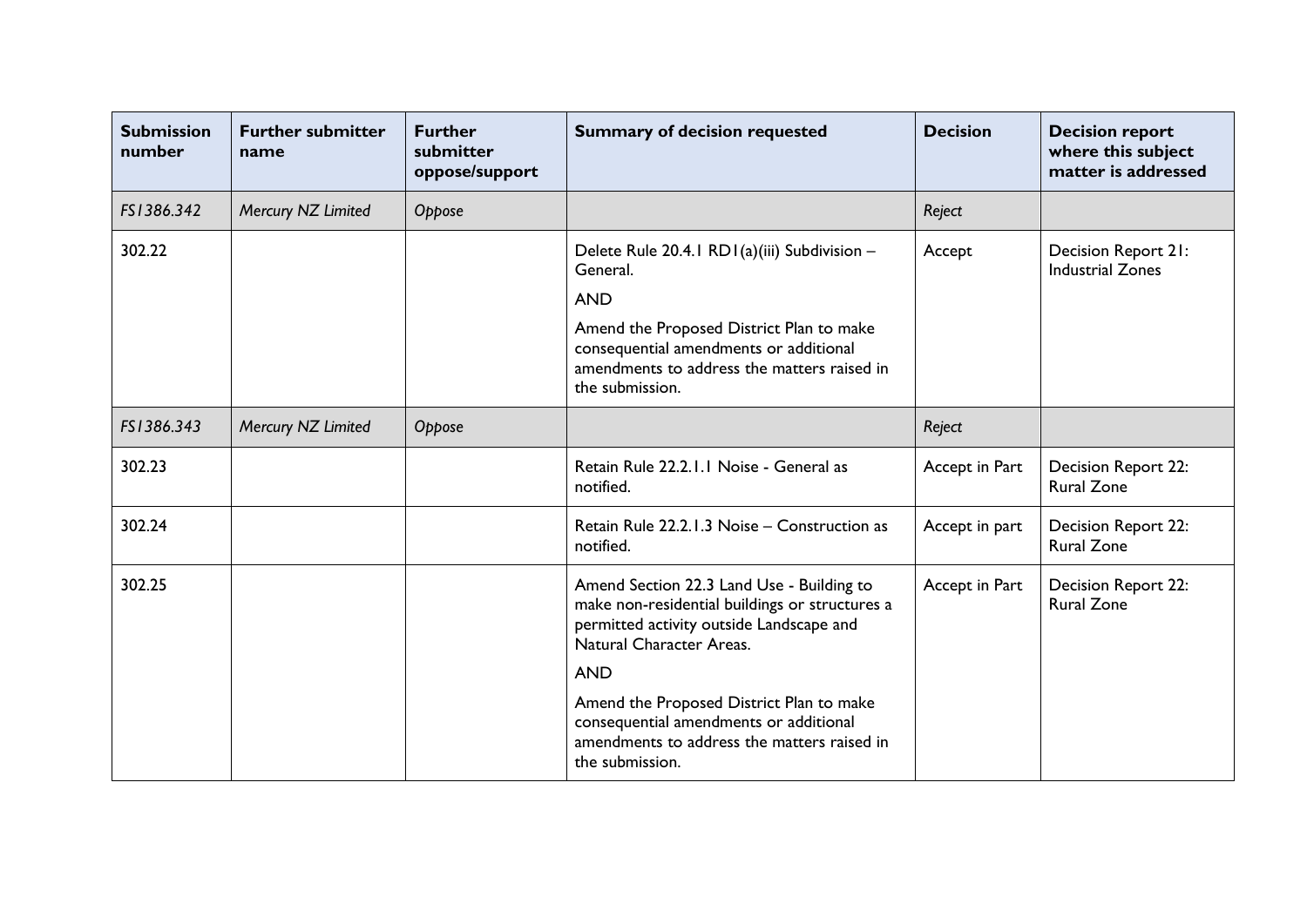| <b>Submission</b><br>number | <b>Further submitter</b><br>name | <b>Further</b><br>submitter<br>oppose/support | <b>Summary of decision requested</b>                                                                                                                     | <b>Decision</b> | <b>Decision report</b><br>where this subject<br>matter is addressed |
|-----------------------------|----------------------------------|-----------------------------------------------|----------------------------------------------------------------------------------------------------------------------------------------------------------|-----------------|---------------------------------------------------------------------|
| FS1386.344                  | Mercury NZ Limited               | Oppose                                        |                                                                                                                                                          | Accept in part  |                                                                     |
| 302.26                      |                                  |                                               | Retain Rule 22.3.4.1 Height - Building General<br>as notified.                                                                                           | Accept in Part  | Decision Report 22:<br><b>Rural Zone</b>                            |
| 302.27                      |                                  |                                               | Delete Rule 22.3.6 Building coverage.<br><b>AND</b>                                                                                                      | Reject          | Decision Report 22:<br><b>Rural Zone</b>                            |
|                             |                                  |                                               | Amend the Proposed District Plan to make<br>consequential amendments or additional<br>amendments to address the matters raised in<br>the submission.     |                 |                                                                     |
| FS1308.10                   | The Surveying Company            | Support                                       |                                                                                                                                                          | Reject          |                                                                     |
| FS1386.345                  | Mercury NZ Limited               | Oppose                                        |                                                                                                                                                          | Accept          |                                                                     |
| 302.28                      |                                  |                                               | Amend Rule 22.3.7 Building setbacks to reduce<br>the yard separation between sites (other than a<br>road) to 12m or less in all instances.<br><b>AND</b> | Reject          | Decision Report 22:<br><b>Rural Zone</b>                            |
|                             |                                  |                                               | Amend the Proposed District Plan to make<br>consequential amendments or additional<br>amendments to address the matters raised in<br>the submission.     |                 |                                                                     |
| FS1308.11                   | The Surveying Company            | Support                                       |                                                                                                                                                          | Reject          |                                                                     |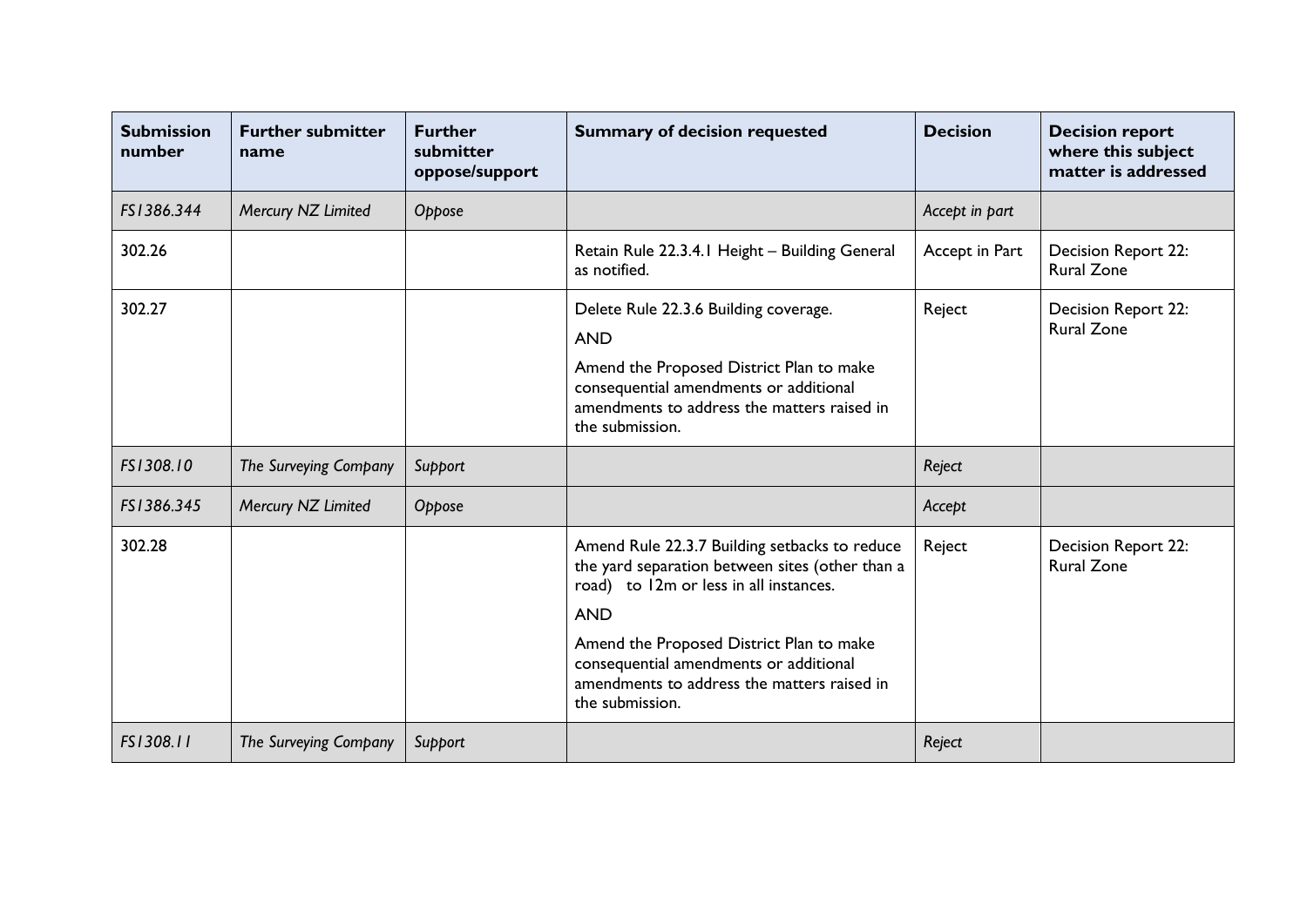| <b>Submission</b><br>number | <b>Further submitter</b><br>name | <b>Further</b><br>submitter<br>oppose/support | <b>Summary of decision requested</b>                                                                                                                                                                                                                                 | <b>Decision</b> | <b>Decision report</b><br>where this subject<br>matter is addressed |
|-----------------------------|----------------------------------|-----------------------------------------------|----------------------------------------------------------------------------------------------------------------------------------------------------------------------------------------------------------------------------------------------------------------------|-----------------|---------------------------------------------------------------------|
| 302.29                      |                                  |                                               | Delete from Section 22.4 Subdivision the<br>arbitrary title date from all rules.<br><b>AND</b><br>Amend the Proposed District Plan to make<br>consequential amendments or additional<br>amendments to address the matters raised in<br>the submission.               | Reject          | Decision Report 22:<br><b>Rural Zone</b>                            |
| FS1268.7                    | Jennie Hayman                    | Support                                       |                                                                                                                                                                                                                                                                      | Reject          |                                                                     |
| FS1379.66                   | <b>Hamilton City Council</b>     | Oppose                                        |                                                                                                                                                                                                                                                                      | Accept          |                                                                     |
| FS1386.346                  | Mercury NZ Limited               | Oppose                                        |                                                                                                                                                                                                                                                                      | Accept          |                                                                     |
| 302.30                      |                                  |                                               | Delete Rule 22.4.1.1 Prohibited Subdivision so<br>there is no prohibited subdivision activity.<br><b>AND</b><br>Amend the Proposed District Plan to make<br>consequential amendments or additional<br>amendments to address the matters raised in<br>the submission. | Reject          | Decision Report 22:<br><b>Rural Zone</b>                            |
| FS1328.7                    | Kenneth Graham Barry             | Support                                       |                                                                                                                                                                                                                                                                      | Reject          |                                                                     |
| FS1308.12                   | The Surveying Company            | Support                                       |                                                                                                                                                                                                                                                                      | Reject          |                                                                     |
| FS1386.347                  | Mercury NZ Limited               | Oppose                                        |                                                                                                                                                                                                                                                                      | Accept          |                                                                     |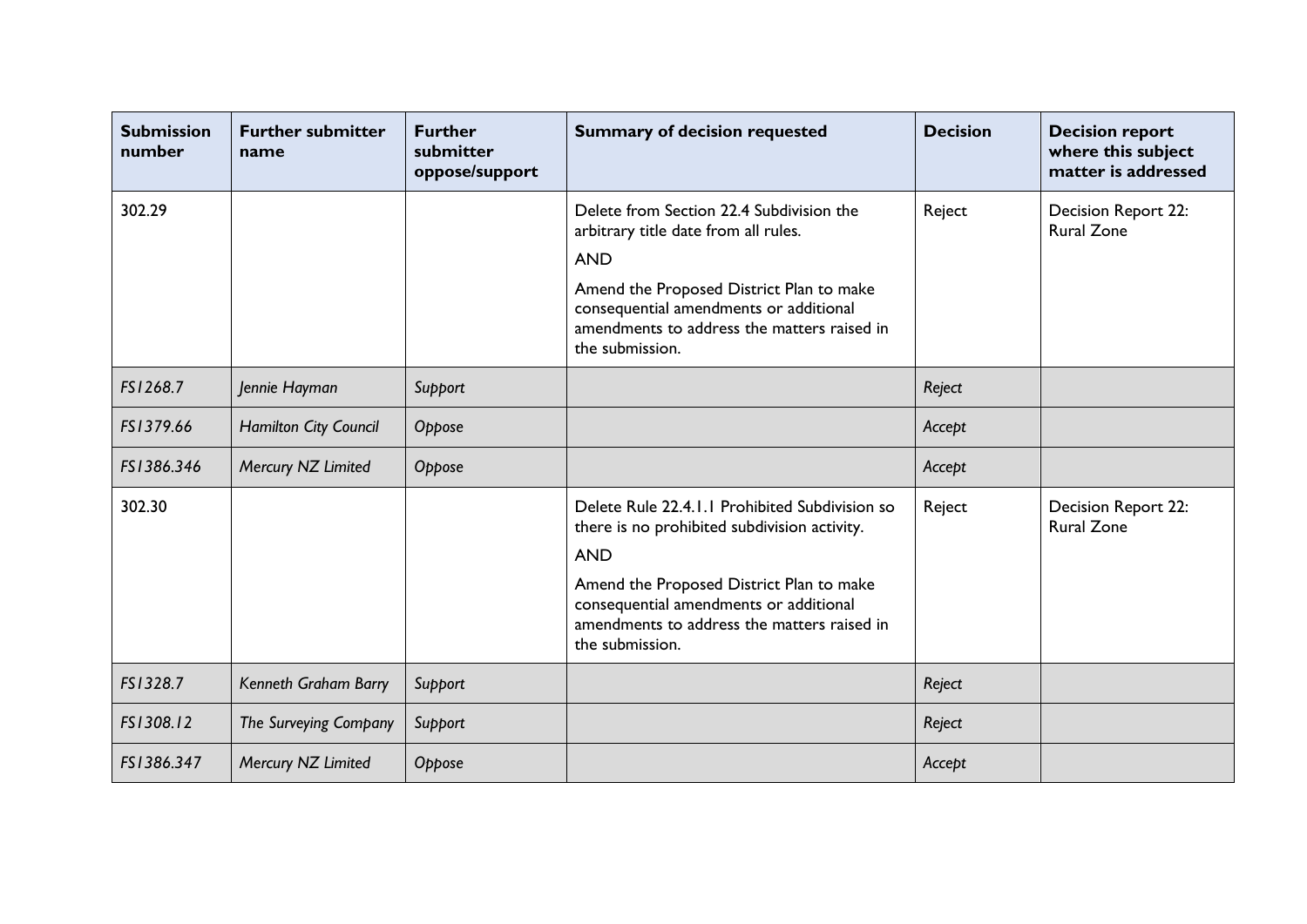| <b>Submission</b><br>number | <b>Further submitter</b><br>name     | <b>Further</b><br>submitter<br>oppose/support | <b>Summary of decision requested</b>                                                                                                                                                                                                                                                                       | <b>Decision</b> | <b>Decision report</b><br>where this subject<br>matter is addressed |
|-----------------------------|--------------------------------------|-----------------------------------------------|------------------------------------------------------------------------------------------------------------------------------------------------------------------------------------------------------------------------------------------------------------------------------------------------------------|-----------------|---------------------------------------------------------------------|
| 302.31                      |                                      |                                               | Amend Rule 22.4.1.6 Conservation lot<br>subdivision to take into account enhancement<br>planting for the total area to be protected.<br><b>AND</b><br>Amend the Proposed District Plan to make<br>consequential amendments or additional<br>amendments to address the matters raised in<br>the submission. | Reject          | <b>Decision Report 22:</b><br><b>Rural Zone</b>                     |
| FS1287.11                   | <b>Blue Wallace Surveyors</b><br>Ltd | Support                                       |                                                                                                                                                                                                                                                                                                            | Reject          |                                                                     |
| 302.32                      |                                      |                                               | Retain the identification of new and expanded<br>areas of Industrial Zones on the Planning Maps.                                                                                                                                                                                                           | Accept          | Decision Reports 29A -<br>28O: Zoning                               |
| FS1386.348                  | Mercury NZ Limited                   | Oppose                                        |                                                                                                                                                                                                                                                                                                            | Accept          |                                                                     |
| 302.33                      |                                      |                                               | Retain Rule 4.6.2 Provide Industrial Zones with<br>different functions insofar as it gives effect to<br>the relief sought.                                                                                                                                                                                 | Accept          | Decision Report 21:<br><b>Industrial Zones</b>                      |
| FS1353.4                    | <b>Tuakau Proteins Limited</b>       | Support                                       |                                                                                                                                                                                                                                                                                                            | Accept          |                                                                     |
| FS1386.349                  | Mercury NZ Limited                   | Oppose                                        |                                                                                                                                                                                                                                                                                                            | Reject          |                                                                     |
| 302.34                      |                                      |                                               | Retain Rule 4.6.3 Maintain a sufficient supply of<br>industrial land insofar as it gives effect to the<br>relief sought.                                                                                                                                                                                   | Accept in Part  | Decision Report 21:<br><b>Industrial Zones</b>                      |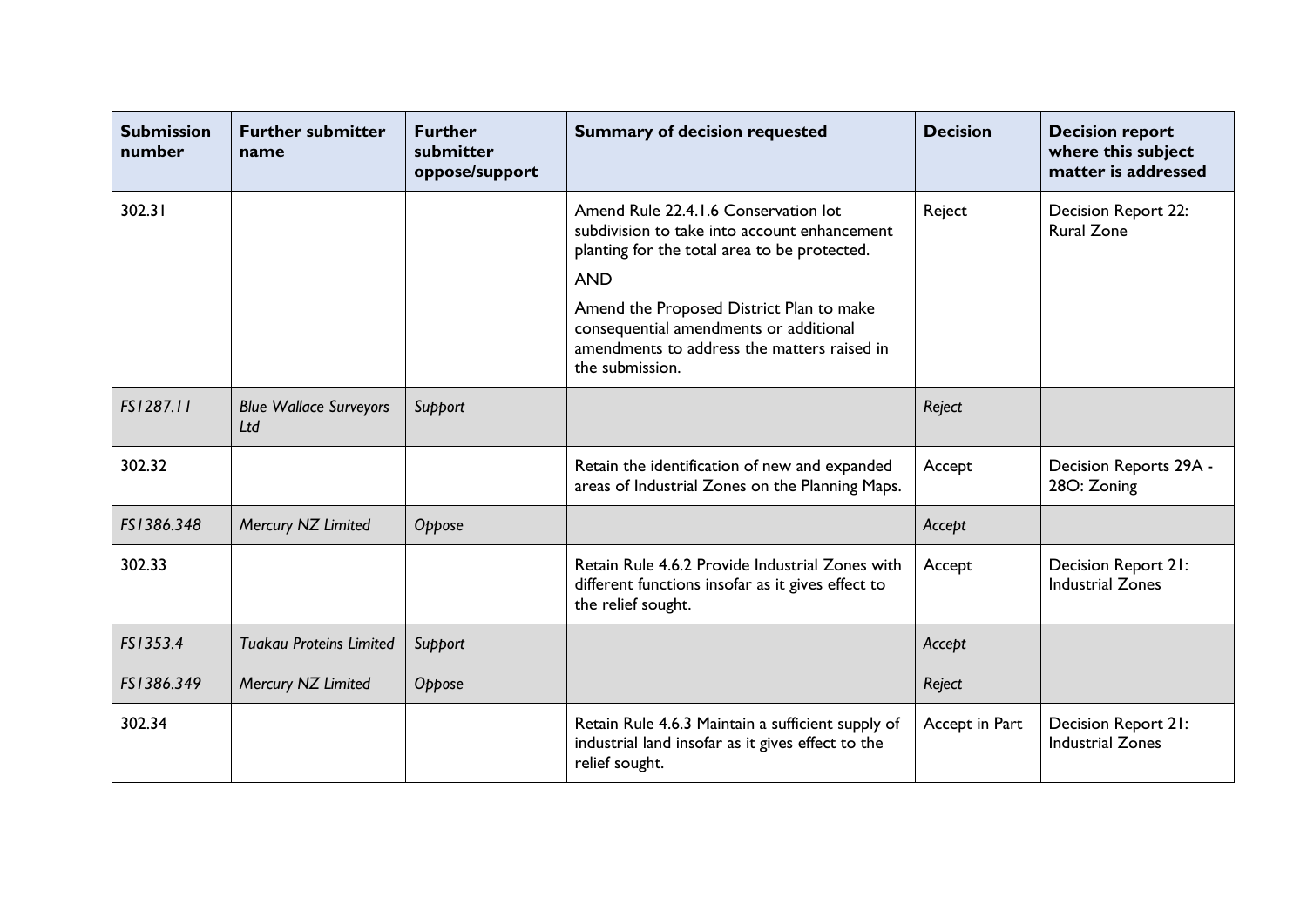| <b>Submission</b><br>number | <b>Further submitter</b><br>name | <b>Further</b><br>submitter<br>oppose/support | <b>Summary of decision requested</b>                                                                                                                | <b>Decision</b> | <b>Decision report</b><br>where this subject<br>matter is addressed |
|-----------------------------|----------------------------------|-----------------------------------------------|-----------------------------------------------------------------------------------------------------------------------------------------------------|-----------------|---------------------------------------------------------------------|
| FS1353.5                    | <b>Tuakau Proteins Limited</b>   | Support                                       |                                                                                                                                                     | Accept in Part  |                                                                     |
| FS1386.350                  | Mercury NZ Limited               | Oppose                                        |                                                                                                                                                     | Accept in Part  |                                                                     |
| 302.35                      |                                  |                                               | Retain Rule 4.6.4 Maintain industrial land for<br>industrial purposes insofar as it gives effect to<br>the relief sought.                           | Accept          | Decision Report 21:<br><b>Industrial Zones</b>                      |
| FS1386.351                  | Mercury NZ Limited               | Oppose                                        |                                                                                                                                                     | Reject          |                                                                     |
| 302.36                      |                                  |                                               | Retain Rule 4.6.5 Recognition of industrial<br>activities outside of urban areas insofar as it<br>gives effect to the relief sought.                | Reject          | Decision Report 32:<br><b>Miscellaneous Matters</b>                 |
| FS1386.352                  | Mercury NZ Limited               | Oppose                                        |                                                                                                                                                     | Accept          |                                                                     |
| 302.37                      |                                  |                                               | Retain the intent of Objective 4.6.6 Manage<br>adverse effects insofar as it gives effect to the<br>relief sought.                                  | Reject          | Decision Report 21:<br><b>Industrial Zones</b>                      |
| 302.38                      |                                  |                                               | Retain the intent of Policy 4.6.7 Management of<br>adverse effects within industrial zones insofar<br>as it gives effect to the relief sought.      | Accept in Part  | Decision Report 21:<br><b>Industrial Zones</b>                      |
| 302.39                      |                                  |                                               | Add an exclusion to Policy 4.7.2 Subdivision<br>location and design for Industrial Zones.<br><b>AND</b><br>Amend the Proposed District Plan to make | Reject          | Decision Report 32:<br><b>Miscellaneous Matters</b>                 |
|                             |                                  |                                               | consequential amendments or additional                                                                                                              |                 |                                                                     |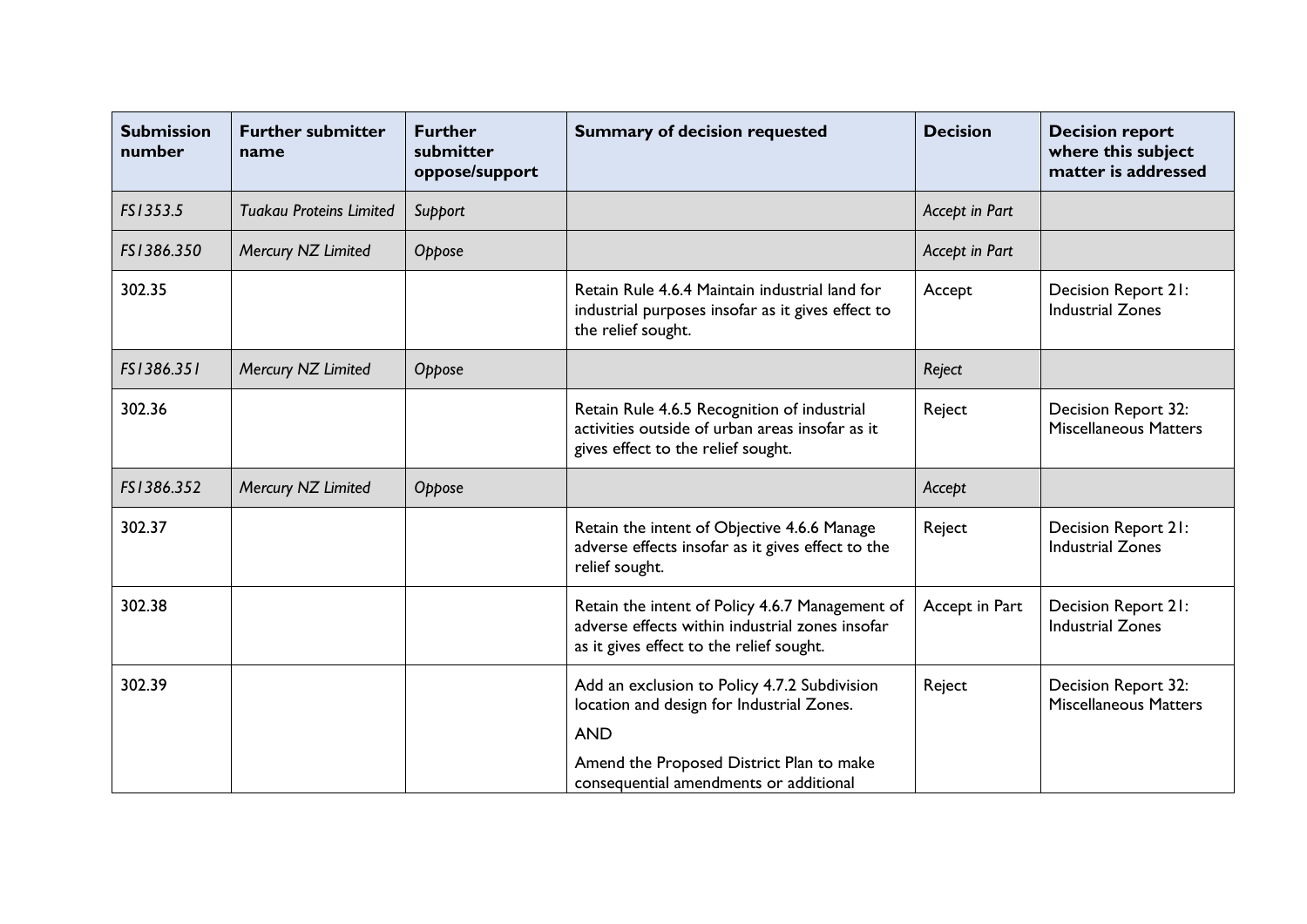| <b>Submission</b><br>number | <b>Further submitter</b><br>name | <b>Further</b><br>submitter<br>oppose/support | <b>Summary of decision requested</b>                                                                                                                                                                                                                                                                                            | <b>Decision</b> | <b>Decision report</b><br>where this subject<br>matter is addressed |
|-----------------------------|----------------------------------|-----------------------------------------------|---------------------------------------------------------------------------------------------------------------------------------------------------------------------------------------------------------------------------------------------------------------------------------------------------------------------------------|-----------------|---------------------------------------------------------------------|
|                             |                                  |                                               | amendments to address the matters raised in<br>the submission.                                                                                                                                                                                                                                                                  |                 |                                                                     |
| FS1386.353                  | Mercury NZ Limited               | Oppose                                        |                                                                                                                                                                                                                                                                                                                                 | Accept          |                                                                     |
| 302.40                      |                                  |                                               | Add an exclusion to Policy 4.7.5 Urban<br>Outcomes - Servicing requirements for<br>Industrial Zones for provision of<br>cycleways/pedestrian connections.<br><b>AND</b><br>Amend the Proposed District Plan to make<br>consequential amendments or additional<br>amendments to address the matters raised in<br>the submission. | Reject          | Decision Report 32:<br><b>Miscellaneous Matters</b>                 |
| 302.41                      |                                  |                                               | Retain Policy 4.7.7(a) Urban Outcomes -<br>Achieving sufficient development density to<br>support the provision of infrastructure services<br>as proposed, to the extent that the industrial<br>lot sizes are retained or reduced.                                                                                              | Reject          | Decision Report 32:<br><b>Miscellaneous Matters</b>                 |
| FS1386.354                  | Mercury NZ Limited               | Oppose                                        |                                                                                                                                                                                                                                                                                                                                 | Accept          |                                                                     |
| 302.42                      |                                  |                                               | Add an exclusion to Policy 4.7.9 Connected<br>neighbourhoods for Industrial Zones provision<br>of cycleways/pedestrian connections.<br><b>AND</b><br>Amend the Proposed District Plan to make<br>consequential amendments or additional                                                                                         | Reject          | Decision Report 32:<br><b>Miscellaneous Matters</b>                 |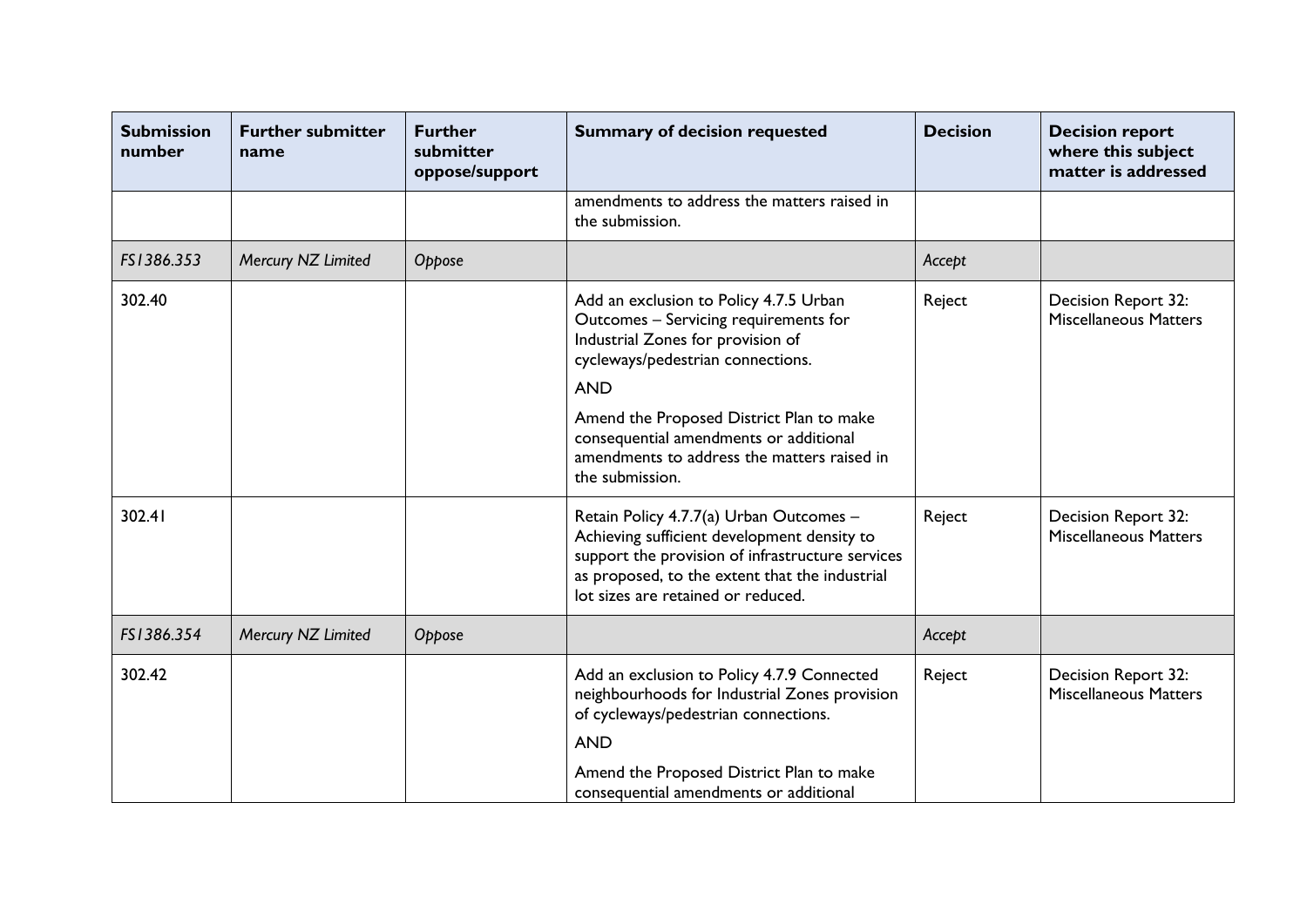| <b>Submission</b><br>number | <b>Further submitter</b><br>name     | <b>Further</b><br>submitter<br>oppose/support | <b>Summary of decision requested</b>                                                                                                                                                                                                                                                                                                             | <b>Decision</b> | <b>Decision report</b><br>where this subject<br>matter is addressed |
|-----------------------------|--------------------------------------|-----------------------------------------------|--------------------------------------------------------------------------------------------------------------------------------------------------------------------------------------------------------------------------------------------------------------------------------------------------------------------------------------------------|-----------------|---------------------------------------------------------------------|
|                             |                                      |                                               | amendments to address the matters raised in<br>the submission.                                                                                                                                                                                                                                                                                   |                 |                                                                     |
| 302.43                      |                                      |                                               | Add an exclusion to Policy 4.7.10 Urban<br>Outcomes - Recreation and access for<br>Industrial Zones for provision of<br>cycleways/pedestrian connections.<br><b>AND</b><br>Amend the Proposed District Plan to make<br>consequential amendments or additional<br>amendments to address the matters raised in<br>the submission.                  | Accept          | Decision Report 32:<br><b>Miscellaneous Matters</b>                 |
| 302.44                      |                                      |                                               | Add provision to Policy 5.3.3(b) Industrial and<br>commercial activities for industrial and<br>commercial activities where effects on rural<br>character can be mitigated.<br><b>AND</b><br>Amend the Proposed District Plan to make<br>consequential amendments or additional<br>amendments to address the matters raised in<br>the submission. | Accept in Part  | Decision Report 22:<br><b>Rural Zone</b>                            |
| FS1287.10                   | <b>Blue Wallace Surveyors</b><br>Ltd | Support                                       |                                                                                                                                                                                                                                                                                                                                                  | Accept in Part  |                                                                     |
| FS1379.67                   | <b>Hamilton City Council</b>         | Oppose                                        |                                                                                                                                                                                                                                                                                                                                                  | Accept in Part  |                                                                     |
| FS1386.355                  | Mercury NZ Limited                   | Oppose                                        |                                                                                                                                                                                                                                                                                                                                                  | Accept in Part  |                                                                     |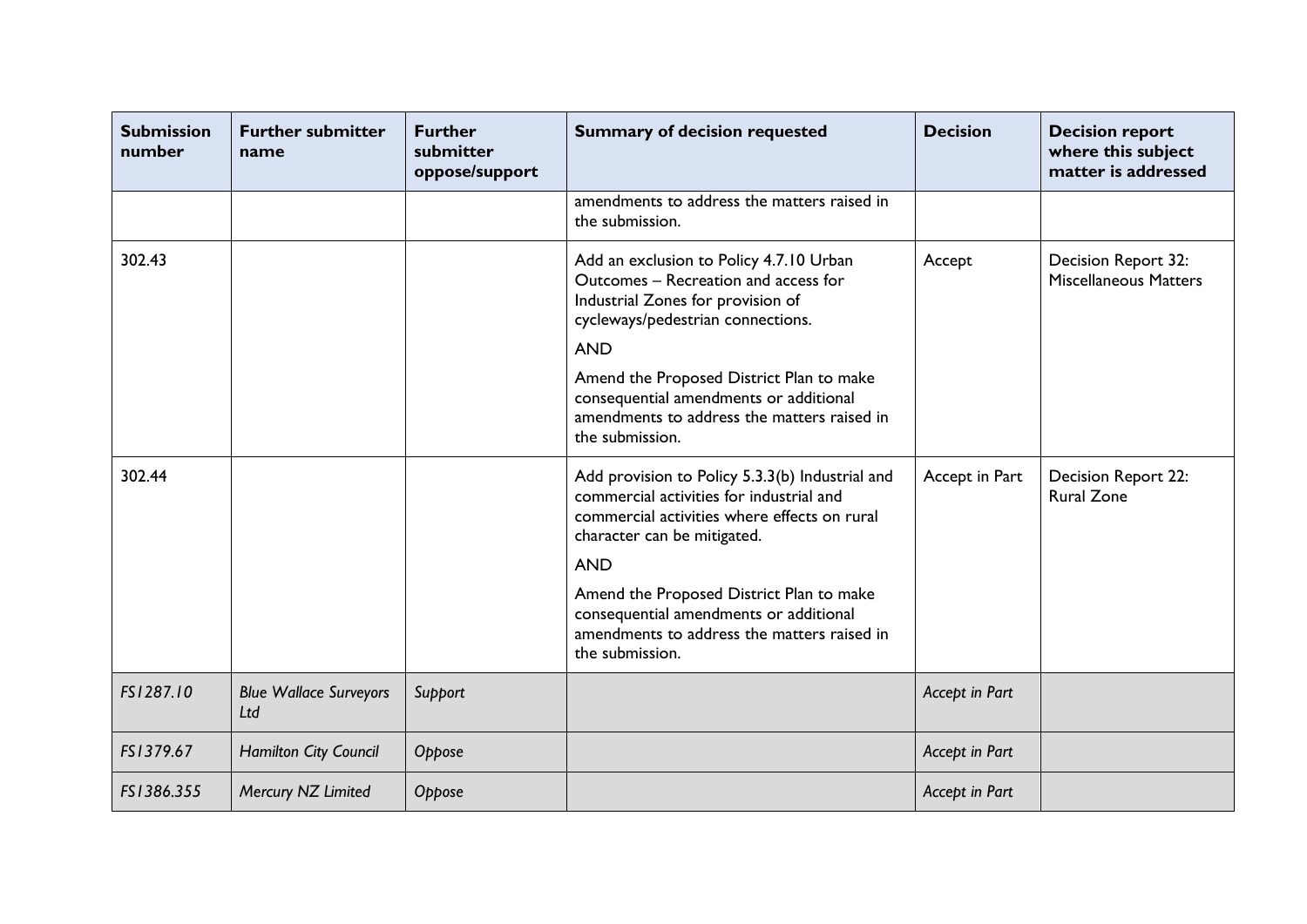| <b>Submission</b><br>number | <b>Further submitter</b><br>name         | <b>Further</b><br>submitter<br>oppose/support | <b>Summary of decision requested</b>                                                                                                                                                                   | <b>Decision</b> | <b>Decision report</b><br>where this subject<br>matter is addressed |
|-----------------------------|------------------------------------------|-----------------------------------------------|--------------------------------------------------------------------------------------------------------------------------------------------------------------------------------------------------------|-----------------|---------------------------------------------------------------------|
| 302.45                      |                                          |                                               | Amend Policy 5.3.13(b) Waste management<br>activities to provide for waste management<br>facilities that may not be completely compatible<br>with the rural environment.                               | Accept in Part  | Decision Report 22:<br><b>Rural Zone</b>                            |
|                             |                                          |                                               | <b>AND</b><br>Amend the Proposed District Plan to make<br>consequential amendments or additional<br>amendments to address the matters raised in<br>the submission.                                     |                 |                                                                     |
| 302.46                      |                                          |                                               | Retain the intent of Objective 6.2.1 National<br>Grid insofar as it gives effect to the submitter's<br>sought relief in that the provisions relating to<br>the National Grid Yard are too restrictive. | Accept in part  | Decision Report 13:<br>Infrastructure                               |
| FS1350.19                   | <b>Transpower New</b><br>Zealand Limited | Support                                       |                                                                                                                                                                                                        | Accept in part  |                                                                     |
| 302.47                      |                                          |                                               | Retain Objective 6.4.1 Introduction of<br>infrastructure with subdivision, land use and<br>development subject to relief sought elsewhere<br>in the submission.                                        | Accept          | Decision Report 13:<br>Infrastructure                               |
| FS1176.49                   | <b>Watercare Services Ltd</b>            | Support                                       |                                                                                                                                                                                                        | Accept          |                                                                     |
| FS1386.356                  | Mercury NZ Limited                       | Oppose                                        |                                                                                                                                                                                                        | Reject          |                                                                     |
| 302.48                      |                                          |                                               | Add an exclusion to Policy 6.4.5 (i) and (ii)<br>Roading Infrastructure for Industrial Zones.                                                                                                          | Reject          | Decision Report 13:<br>Infrastructure                               |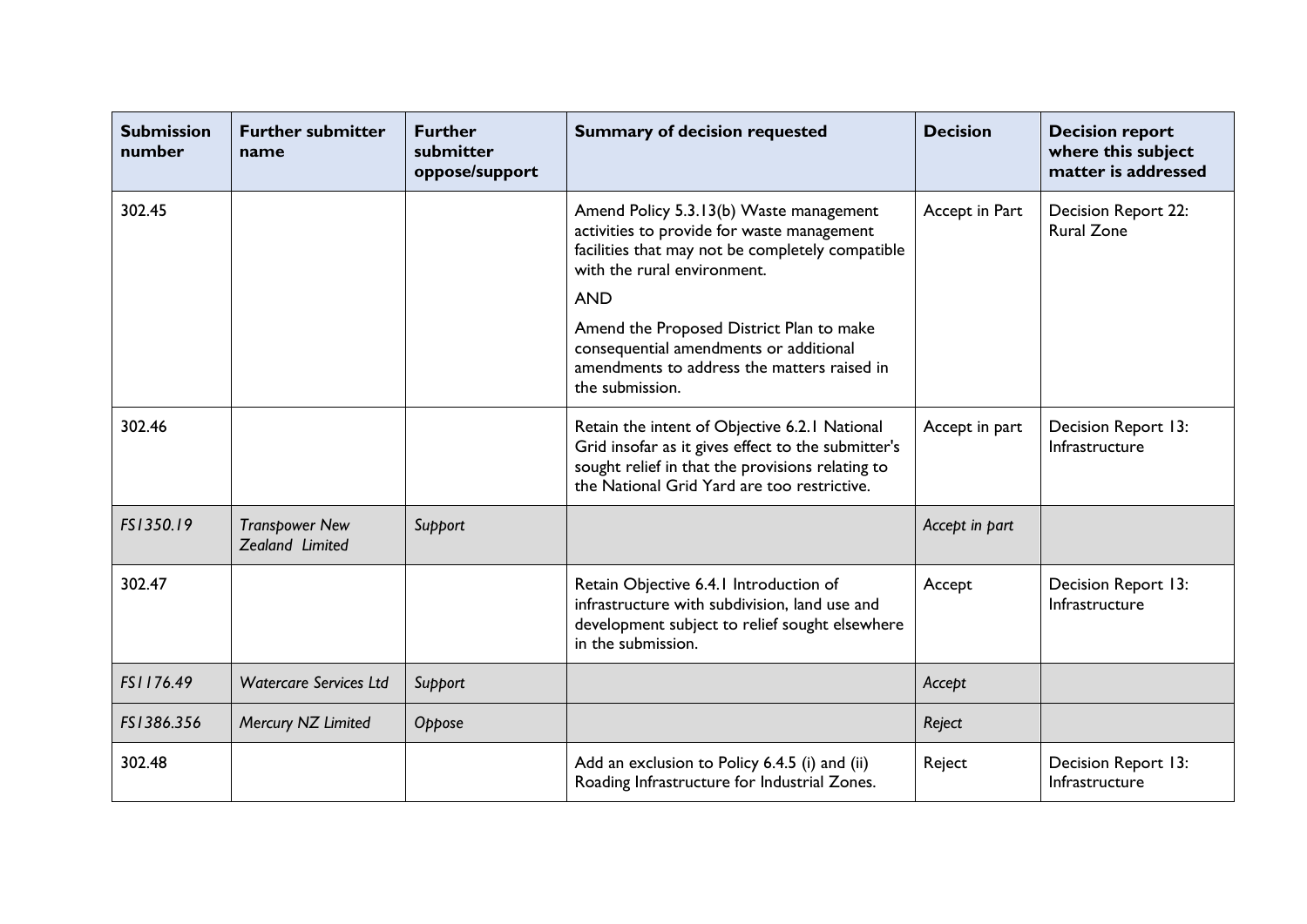| <b>Submission</b><br>number | <b>Further submitter</b><br>name | <b>Further</b><br>submitter<br>oppose/support | <b>Summary of decision requested</b>                                                                                                                                                                                                                                                                                                                                                                                                                                                                                                                                                                                                                                                                                                                                                                                                                                                                                                                                                                                                                                                                               | <b>Decision</b> | <b>Decision report</b><br>where this subject<br>matter is addressed |
|-----------------------------|----------------------------------|-----------------------------------------------|--------------------------------------------------------------------------------------------------------------------------------------------------------------------------------------------------------------------------------------------------------------------------------------------------------------------------------------------------------------------------------------------------------------------------------------------------------------------------------------------------------------------------------------------------------------------------------------------------------------------------------------------------------------------------------------------------------------------------------------------------------------------------------------------------------------------------------------------------------------------------------------------------------------------------------------------------------------------------------------------------------------------------------------------------------------------------------------------------------------------|-----------------|---------------------------------------------------------------------|
|                             |                                  |                                               | <b>AND</b>                                                                                                                                                                                                                                                                                                                                                                                                                                                                                                                                                                                                                                                                                                                                                                                                                                                                                                                                                                                                                                                                                                         |                 |                                                                     |
|                             |                                  |                                               | Amend the Proposed District Plan to make<br>consequential amendments or additional<br>amendments to address the matters raised in<br>the submission.                                                                                                                                                                                                                                                                                                                                                                                                                                                                                                                                                                                                                                                                                                                                                                                                                                                                                                                                                               |                 |                                                                     |
| 302.49                      |                                  |                                               | Amend the definition for "Clean Fill" in Chapter<br>13 Definitions to be consistent with the clean<br>fill Material definition in the WasteMINZ<br>Technical Guidelines for Disposal to Land. This<br>reads: Clean Fill Material Virgin excavated<br>natural materials (VENM) such as clay, soil and<br>rock that are free of: - combustible,<br>putrescible, degradable or leachable<br>components; - hazardous substances or<br>materials (such as municipal solid waste) likely<br>to create leachate by means of biological<br>breakdown; - products or materials derived<br>from hazardous waste treatment, stabilisation<br>or disposal practices; - materials such as<br>medical and veterinary waste, asbestos, or<br>radioactive substances that may present a risk<br>to human health if excavated; - contaminated<br>soil and other contaminated materials; and -<br>liquid waste When discharged to the<br>environment, clean fill material will not have a<br>detectable effect relative to the background.<br>AND Amend the Proposed District Plan to<br>make consequential amendments or additional | Accept          | Decision Report 30:<br><b>Definitions</b>                           |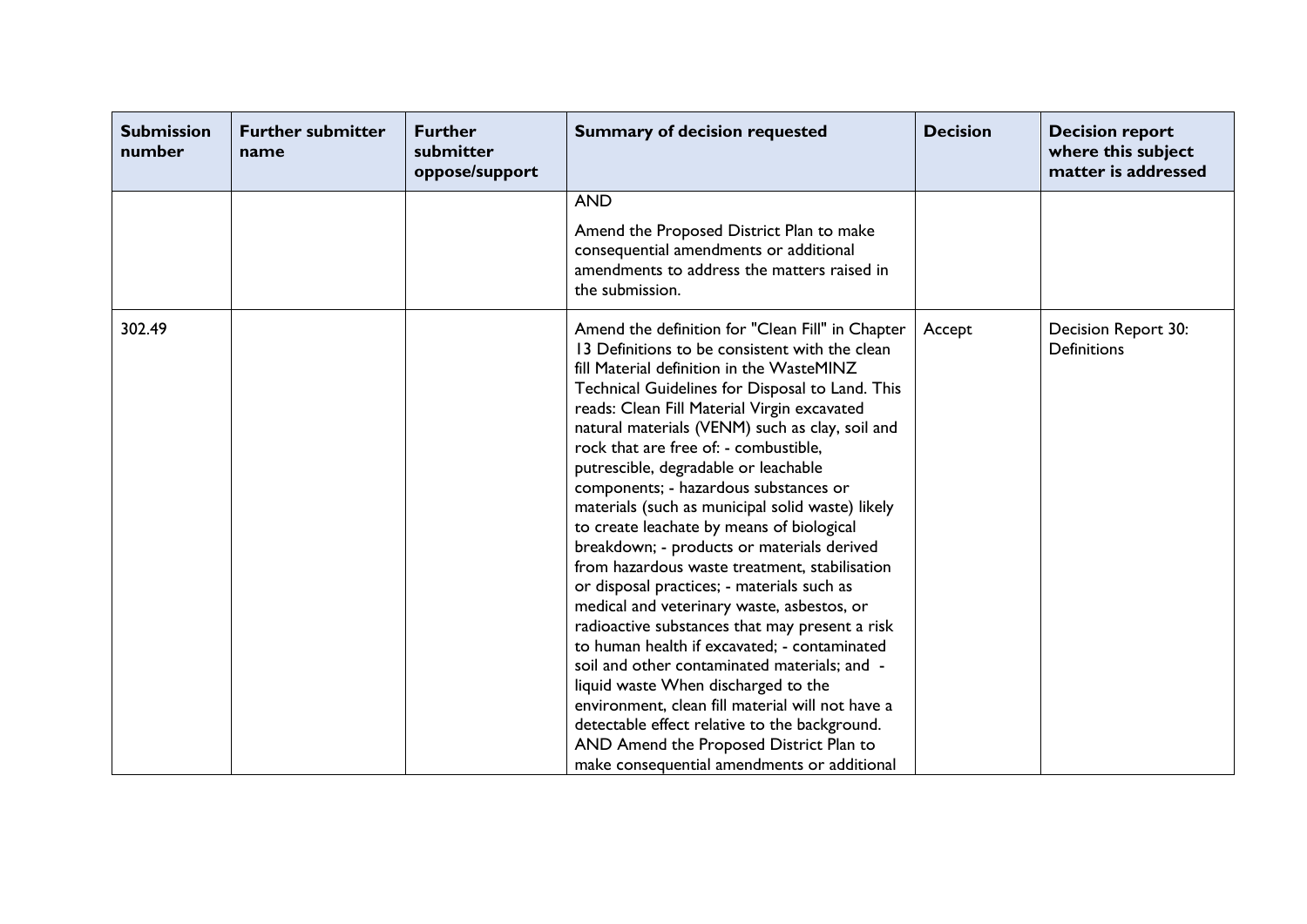| <b>Submission</b><br>number | <b>Further submitter</b><br>name | <b>Further</b><br>submitter<br>oppose/support | <b>Summary of decision requested</b>                                                                                                                                                                                                                                                                                                                                                                                                                                                         | <b>Decision</b> | <b>Decision report</b><br>where this subject<br>matter is addressed |
|-----------------------------|----------------------------------|-----------------------------------------------|----------------------------------------------------------------------------------------------------------------------------------------------------------------------------------------------------------------------------------------------------------------------------------------------------------------------------------------------------------------------------------------------------------------------------------------------------------------------------------------------|-----------------|---------------------------------------------------------------------|
|                             |                                  |                                               | amendments to address the matters raised in<br>the submission.                                                                                                                                                                                                                                                                                                                                                                                                                               |                 |                                                                     |
| FS1374.5                    | <b>Aztech Buildings</b>          | Support                                       |                                                                                                                                                                                                                                                                                                                                                                                                                                                                                              | Accept          |                                                                     |
| 302.50                      |                                  |                                               | Amend the Land Use provisions in Chapter 20<br>Industrial Zone to reflect the intentions of<br>Policy 4.6.2 Provide Industrial Zones with<br>different functions, Policy 4.6.4 Maintain<br>industrial land for industrial purposes and<br>Policy 4.6.5 Recognition of industrial activities<br>outside of urban areas.<br><b>AND</b><br>Amend the Proposed District Plan to make<br>consequential amendments or additional<br>amendments to address the matters raised in<br>the submission. | Accept          | Decision Report 21:<br><b>Industrial Zones</b>                      |
| FS1386.357                  | Mercury NZ Limited               | Oppose                                        |                                                                                                                                                                                                                                                                                                                                                                                                                                                                                              | Reject          |                                                                     |
| 302.51                      |                                  |                                               | Amend the Land Use provisions in Chapter 21<br>Industrial Zone Heavy to reflect the intentions<br>of Policy 4.6.2 Provide Industrial Zones with<br>different functions, Policy 4.6.4 Maintain<br>industrial land for industrial purposes as<br>proposed and Policy 4.6.5 Recognition of<br>industrial activities outside of urban areas.<br><b>AND</b>                                                                                                                                       | Accept in Part  | Decision Report 21:<br><b>Industrial Zones</b>                      |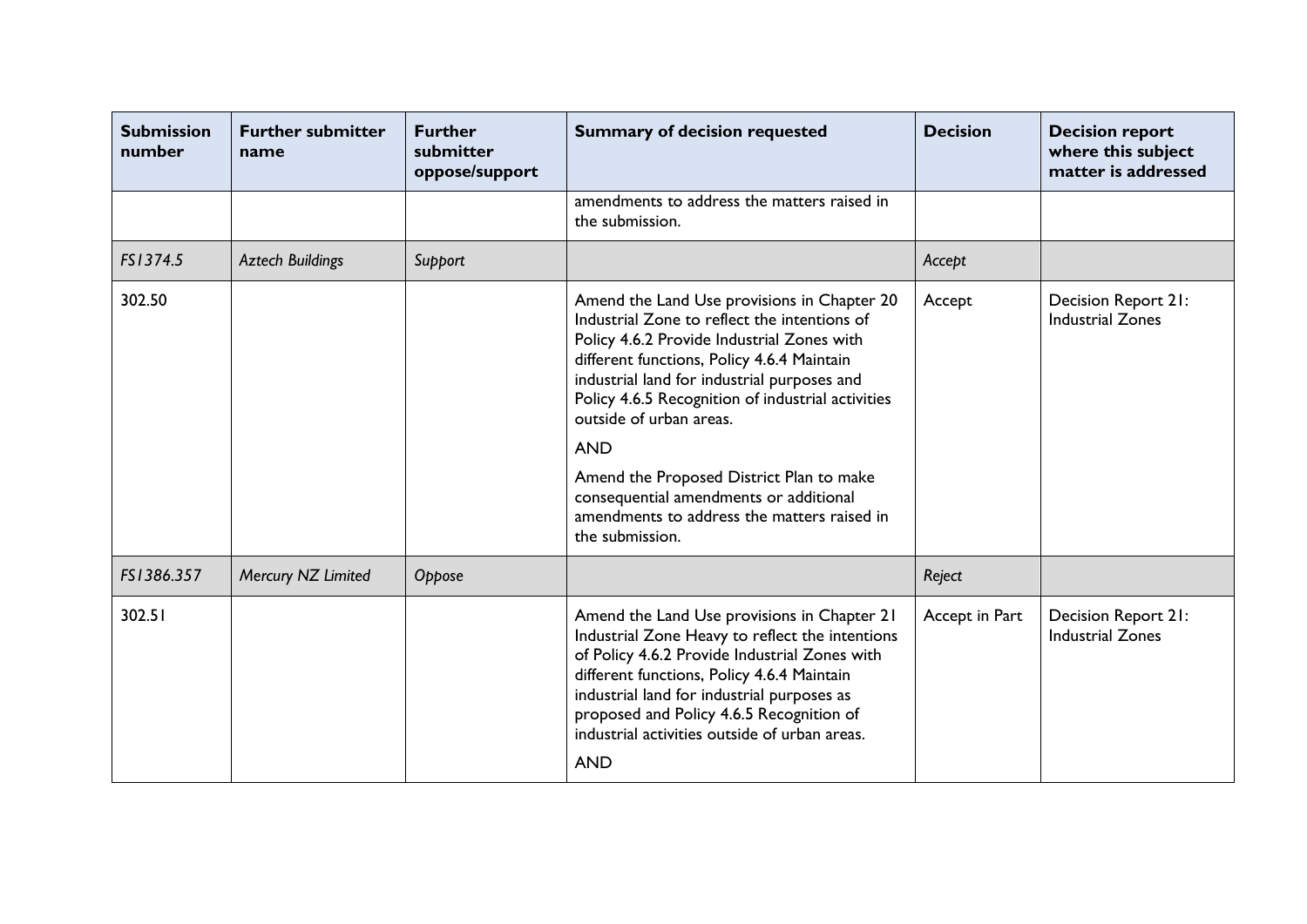| <b>Submission</b><br>number | <b>Further submitter</b><br>name         | <b>Further</b><br>submitter<br>oppose/support | <b>Summary of decision requested</b>                                                                                                                                                                                                   | <b>Decision</b> | <b>Decision report</b><br>where this subject<br>matter is addressed |
|-----------------------------|------------------------------------------|-----------------------------------------------|----------------------------------------------------------------------------------------------------------------------------------------------------------------------------------------------------------------------------------------|-----------------|---------------------------------------------------------------------|
|                             |                                          |                                               | Amend the Proposed District Plan to make<br>consequential amendments or additional<br>amendments to address the matters raised in<br>the submission.                                                                                   |                 |                                                                     |
| FS1386.358                  | Mercury NZ Limited                       | Oppose                                        |                                                                                                                                                                                                                                        | Accept in Part  |                                                                     |
| 302.52                      |                                          |                                               | Retain the intent of Policy 6.2.2 Recognise the<br>National Grid, insofar as it gives effect to the<br>submitter's relief sought in the provisions<br>relating to the National Grid Yard being too<br>restrictive.                     | Accept in part  | Decision Report 13:<br>Infrastructure                               |
| FS1350.20                   | <b>Transpower New</b><br>Zealand Limited | Support                                       |                                                                                                                                                                                                                                        | Accept in part  |                                                                     |
| 302.53                      |                                          |                                               | Retain the intent of Policy 6.2.3 Operation and<br>development of the National Grid, insofar as it<br>gives effect to the submitter's relief sought in<br>the provisions relating to the National Grid<br>Yard being too restrictive.  | Accept in part  | Decision Report 13:<br>Infrastructure                               |
| FS1350.21                   | <b>Transpower New</b><br>Zealand Limited | Support                                       |                                                                                                                                                                                                                                        | Accept in part  |                                                                     |
| 302.54                      |                                          |                                               | Retain the intent of Policy 6.2.4 Maintenance<br>and minor upgrade the National Grid, insofar<br>as it gives effect to the submitter's relief sought<br>in the provisions relating to the National Grid<br>Yard being too restrictive. | Accept          | Decision Report 13:<br>Infrastructure                               |